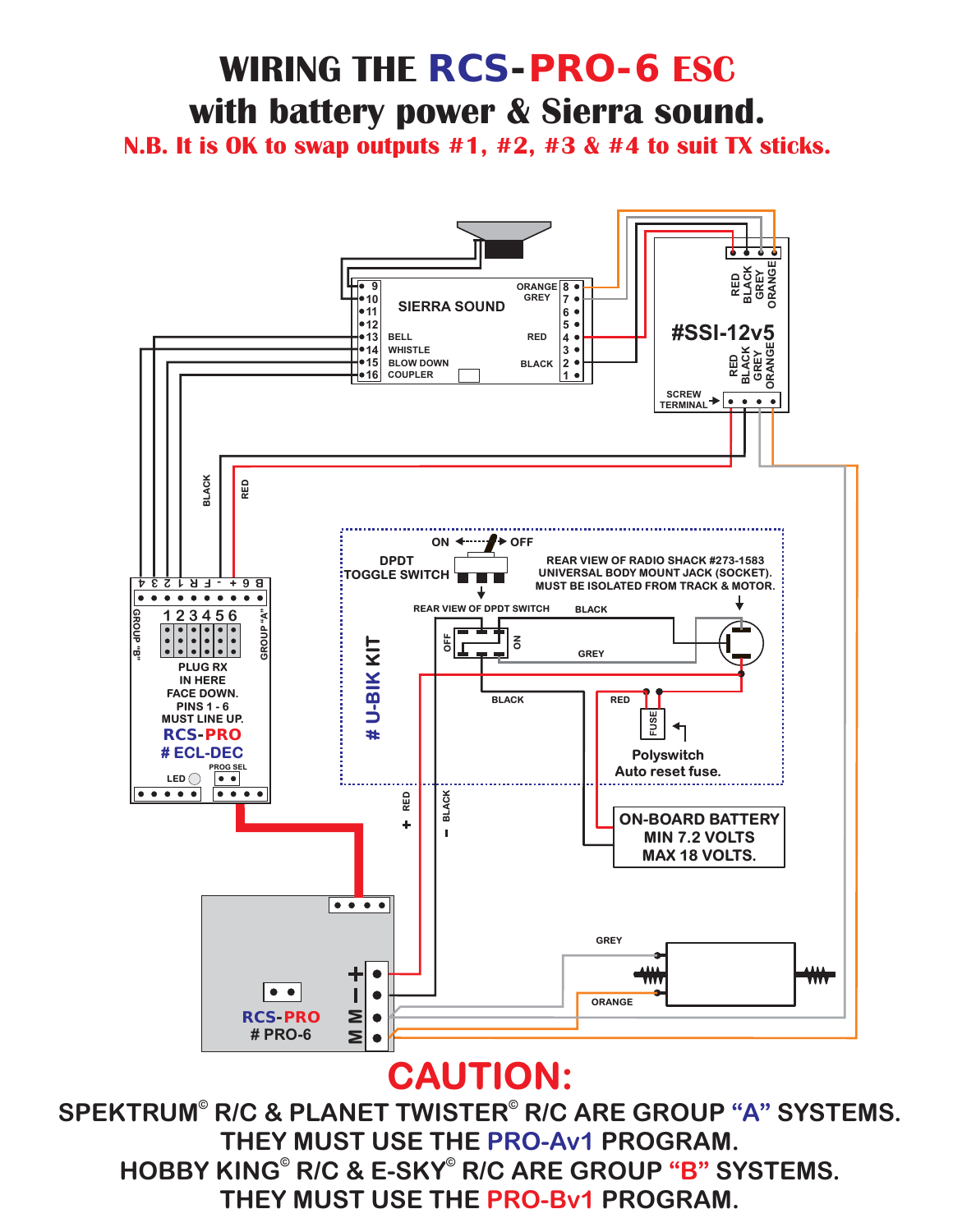HOBBY KING<sup>®</sup> R/C & E-SKY<sup>®</sup> R/C ARE GROUP "B" SYSTEMS. **THEY MUST USE THE PRO-Bv1 PROGRAM.** SPEKTRUM® R/C & PLANET TWISTER® R/C ARE GROUP "A" SYSTEMS. **THEY MUST USE THE PRO-Av1 PROGRAM.** 

# **CAUTION:**



**WIRING THE** *RCS-PRO-6* **ESC**

**with batteriesonly.**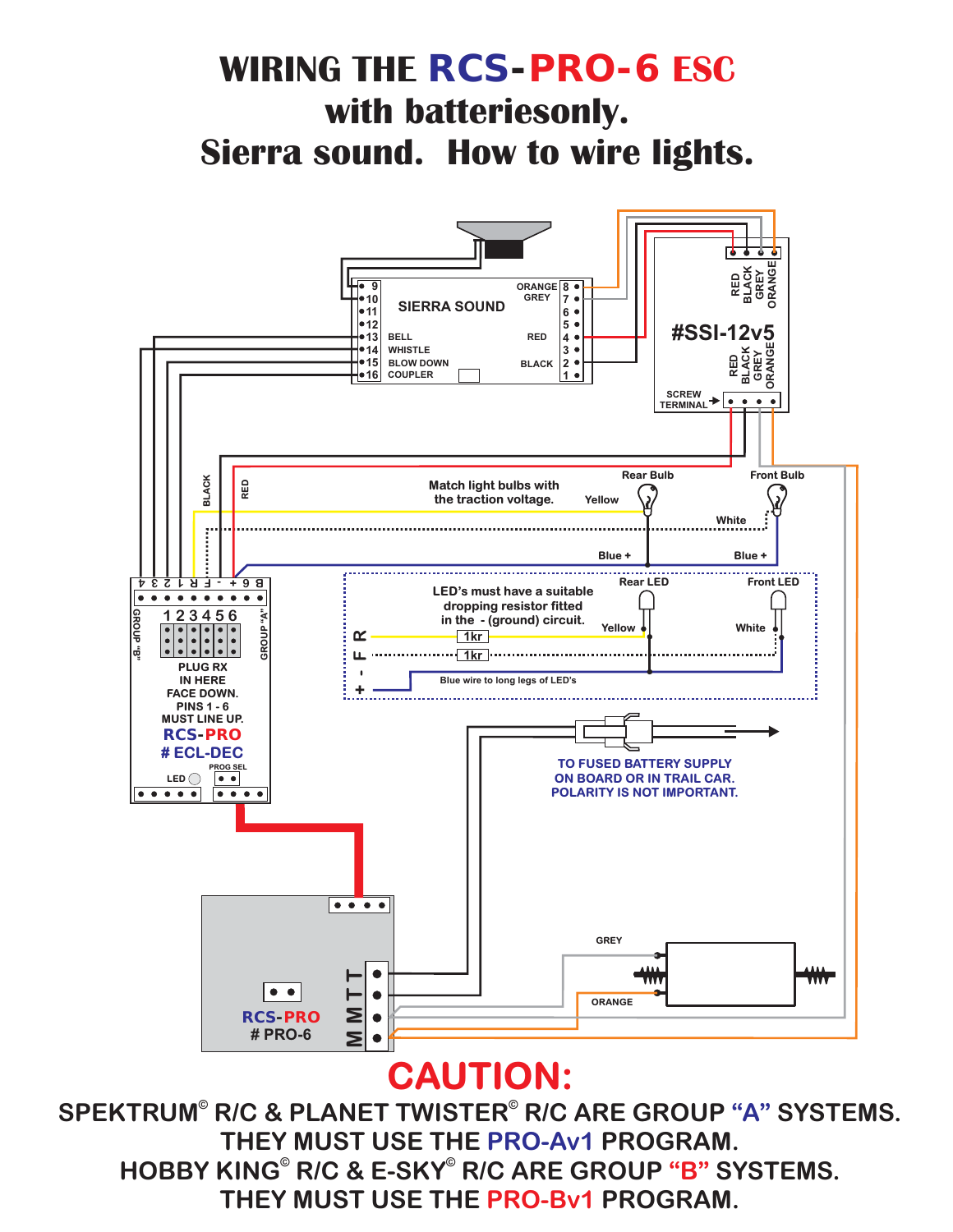# **using track power AND battery back up. Sierra sound**

**WIRING THE** *RCS-PRO-6* **ESC**



### **CAUTION:**

HOBBY KING<sup>®</sup> R/C & E-SKY<sup>®</sup> R/C ARE GROUP "B" SYSTEMS. **THEY MUST USE THE PRO-Bv1 PROGRAM.** SPEKTRUM® R/C & PLANET TWISTER® R/C ARE GROUP "A" SYSTEMS. **THEY MUST USE THE PRO-Av1 PROGRAM.**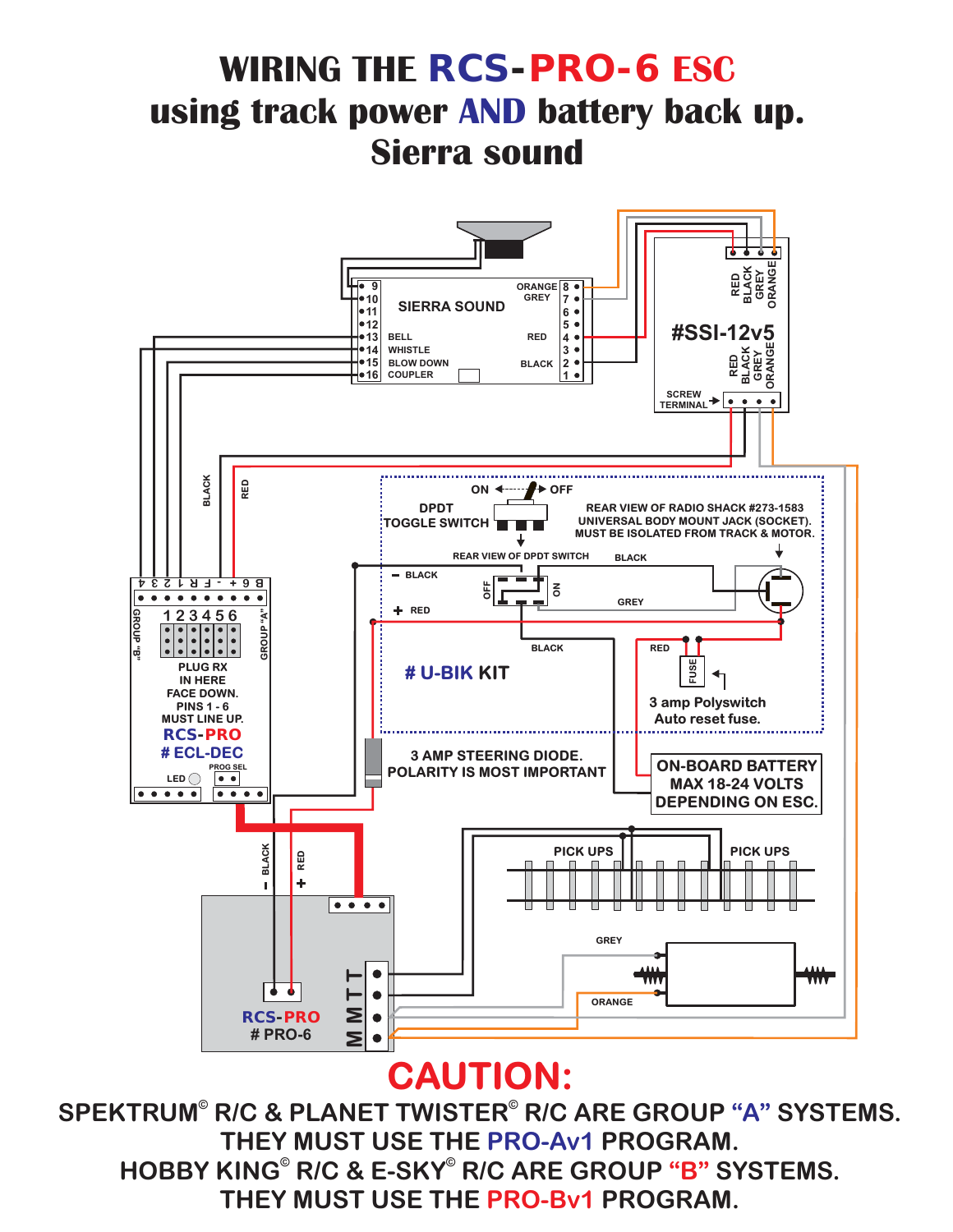HOBBY KING<sup>®</sup> R/C & E-SKY<sup>®</sup> R/C ARE GROUP "B" SYSTEMS. **THEY MUST USE THE PRO-Bv1 PROGRAM.** SPEKTRUM® R/C & PLANET TWISTER® R/C ARE GROUP "A" SYSTEMS. **THEY MUST USE THE PRO-Av1 PROGRAM.** 



### **WIRING THE** *RCS-PRO-6* **ESC using track power OR batteries. Sierra sound**